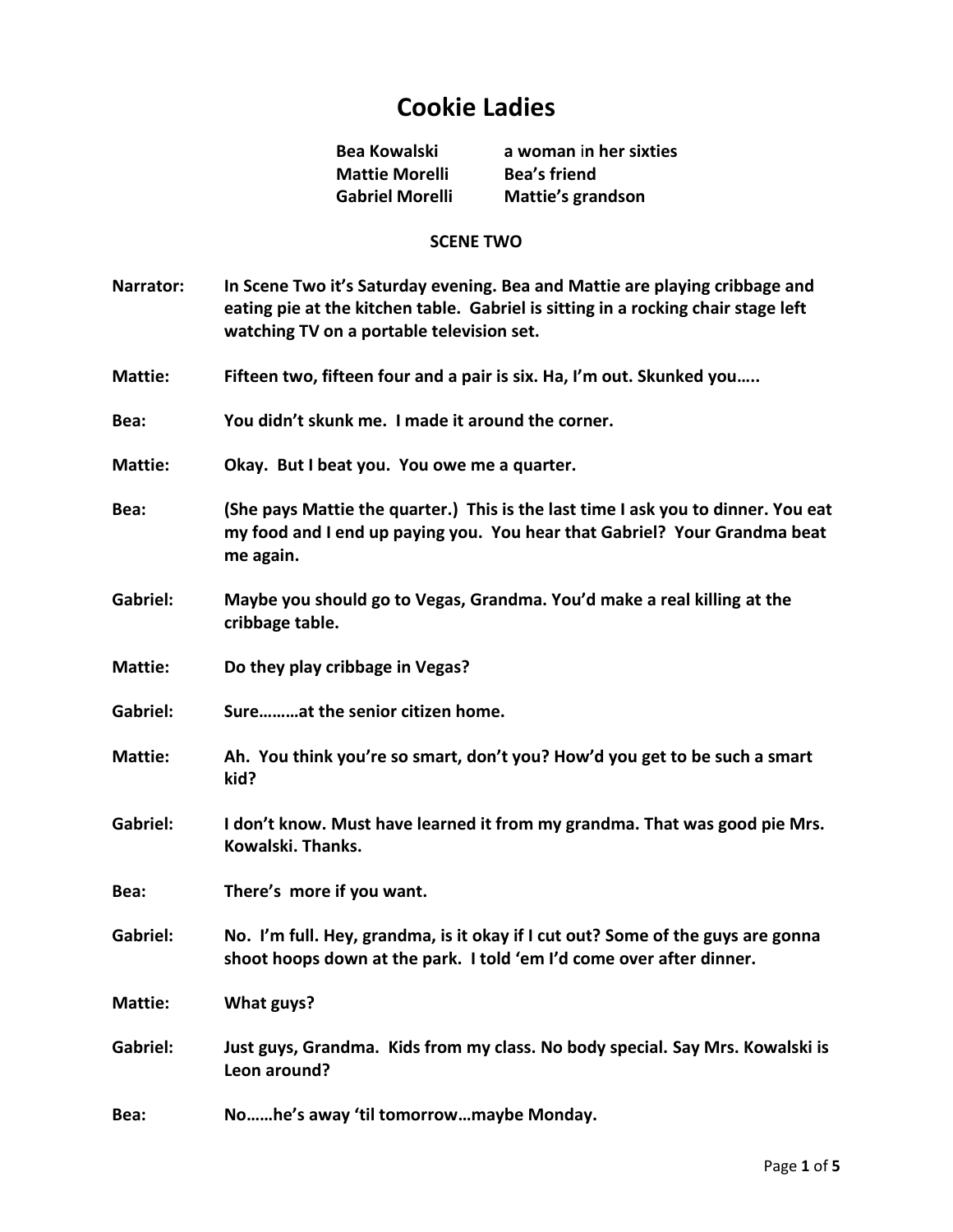| <b>Mattie:</b>  | If you're lucky, maybe he won't come back at all.                                                                                                                           |
|-----------------|-----------------------------------------------------------------------------------------------------------------------------------------------------------------------------|
| Bea:            | No, he'll be back. If nothing else to get his money.                                                                                                                        |
| <b>Mattie:</b>  | <b>What money?</b>                                                                                                                                                          |
| Bea:            | He asked me to hold some money for him for the weekend. He was going out<br>of town, and he didn't want to leave it upstairs.                                               |
| <b>Mattie</b>   | Hasn't he ever heard of a bank?                                                                                                                                             |
| Bea:            | It was too late to make a deposithe said. So, what the heyI put it in the<br>vault.                                                                                         |
| <b>Gabriel:</b> | Vault? You have a vault in your house, Mrs. Kowalski?                                                                                                                       |
| <b>Mattie:</b>  | Yeah a real good one. It's the first place a thief is going to look when he<br>breaks into a house.                                                                         |
| Bea:            | Ohyeahand you know so much?                                                                                                                                                 |
| <b>Mattie:</b>  | I know a freezer is no place to store savings. I use the first National Bank on<br><b>Charlotte Street.</b>                                                                 |
| Bea:            | I don't keep my savings in the freezer just the grocery money. It's better<br>than keeping my cash in my purse all the time.                                                |
| <b>Mattie:</b>  | My purse is never out of my sight. (pats purse on the table) I'd like to see<br>somebody try and snatch it. He'll get a face full of hair spray.                            |
| Bea:            | Wellmy freezer is never out of my kitchen and it's a lot harder to snatch than<br>a purse. (To Mattie) Do you want to play another hand? Give me a chance to<br>break even? |
| <b>Mattie:</b>  | No. I'm gonna quit while I'm ahead. (To Gabriel) What business are you doing<br>with Leon?                                                                                  |
| Gabriel:        | No business. He said he was going to get me tickets to a Knicks game.                                                                                                       |
| Mattie:         | Why's he giving you tickets? Don't he have any grown-up friends to give things<br>to?                                                                                       |
| Gabriel:        | Sure, he does. He's just being nice, that's all. He's paying me back for helping<br>him when he was laid up                                                                 |
| <b>Mattie:</b>  | I thought you said he paid you for running those errands.                                                                                                                   |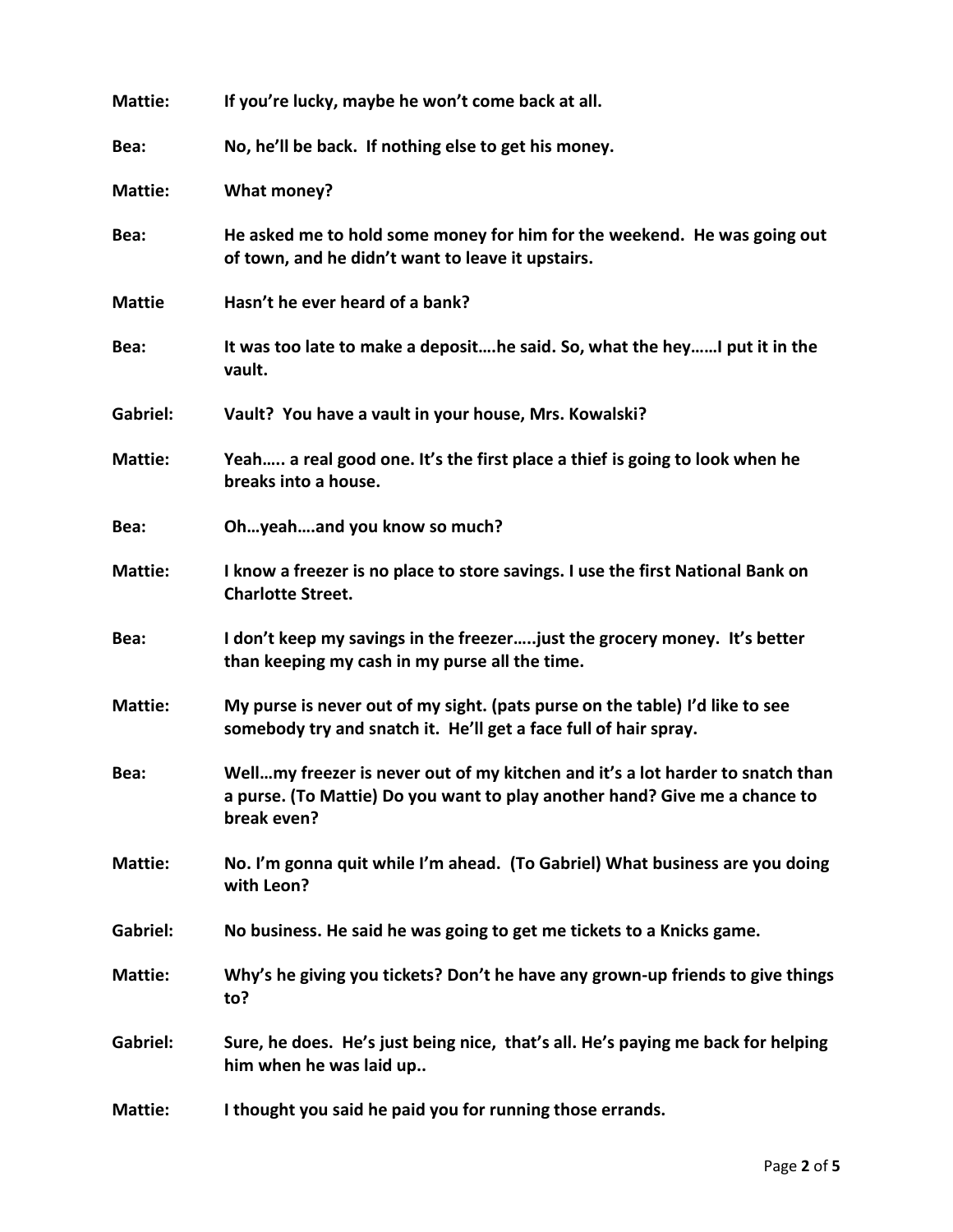| Gabriel:       | He did this is something extra. He got the tickets for free.                                                                                                                                                                    |
|----------------|---------------------------------------------------------------------------------------------------------------------------------------------------------------------------------------------------------------------------------|
| <b>Mattie:</b> | Nothing's for free. A ticket herea ticket there, pretty soon he owns your<br>ticket.                                                                                                                                            |
| Gabriel:       | Geezeyou always look for something to worry about. It's no big deal.<br>(Heads for the door) Don't wait up for me Grandma. We're going to go to the<br>late show.                                                               |
| <b>Mattie:</b> | Hold on. Don't you be too late getting home. I don't want you sneaking into<br>the house after Midnight.                                                                                                                        |
| Gabriel:       | It's Saturday night, Grandma. I don't have school. And curfew is midnight. I<br>don't have to sneak in. (He leaves)                                                                                                             |
| <b>Mattie:</b> | Kids! Always have to be on the move.                                                                                                                                                                                            |
| Bea:           | That's the truth.                                                                                                                                                                                                               |
| <b>Mattie:</b> | I wish he was still little. I could tuck him in bed at night with his cars and his<br>trucks and know he'd be there in the morning.                                                                                             |
| Bea:           | He's growing up. It's hardI knowbut sooner or later you'll have to let<br>him go.                                                                                                                                               |
| <b>Mattie:</b> | I don't mind letting him go, its where he's going that worries me. Do you know<br>what he told me last week? He said he didn't think he wanted to go to college.<br>He said Leon didn't go to college and he was doing alright. |
| Bea:           | What did you say to that?                                                                                                                                                                                                       |
| Mattie:        | Nothing. My brain froze up. Three years on the honor roll and he pulls this on<br>me.                                                                                                                                           |
| Bea:           | Well, I wouldn't worry. Michael went through some crazy stuff when he was<br>that age, but he snapped out of it. Gabriel will too, you'll see.                                                                                  |
| Mattie:        | Maybe. It's just that I wish Will was alive. A boy needs a man to look up to.<br>Gabriel loved his Grandpa. He'd listen to him.                                                                                                 |
| Bea:           | Gabriel loves you, Mattie. He'll come around.                                                                                                                                                                                   |
| <b>Mattie:</b> | MaybeI hope so.                                                                                                                                                                                                                 |
| Bea:           | I know so. He's a good boy and you've done a good job with him. I know it<br>wasn't easy taking him in after his parents died.                                                                                                  |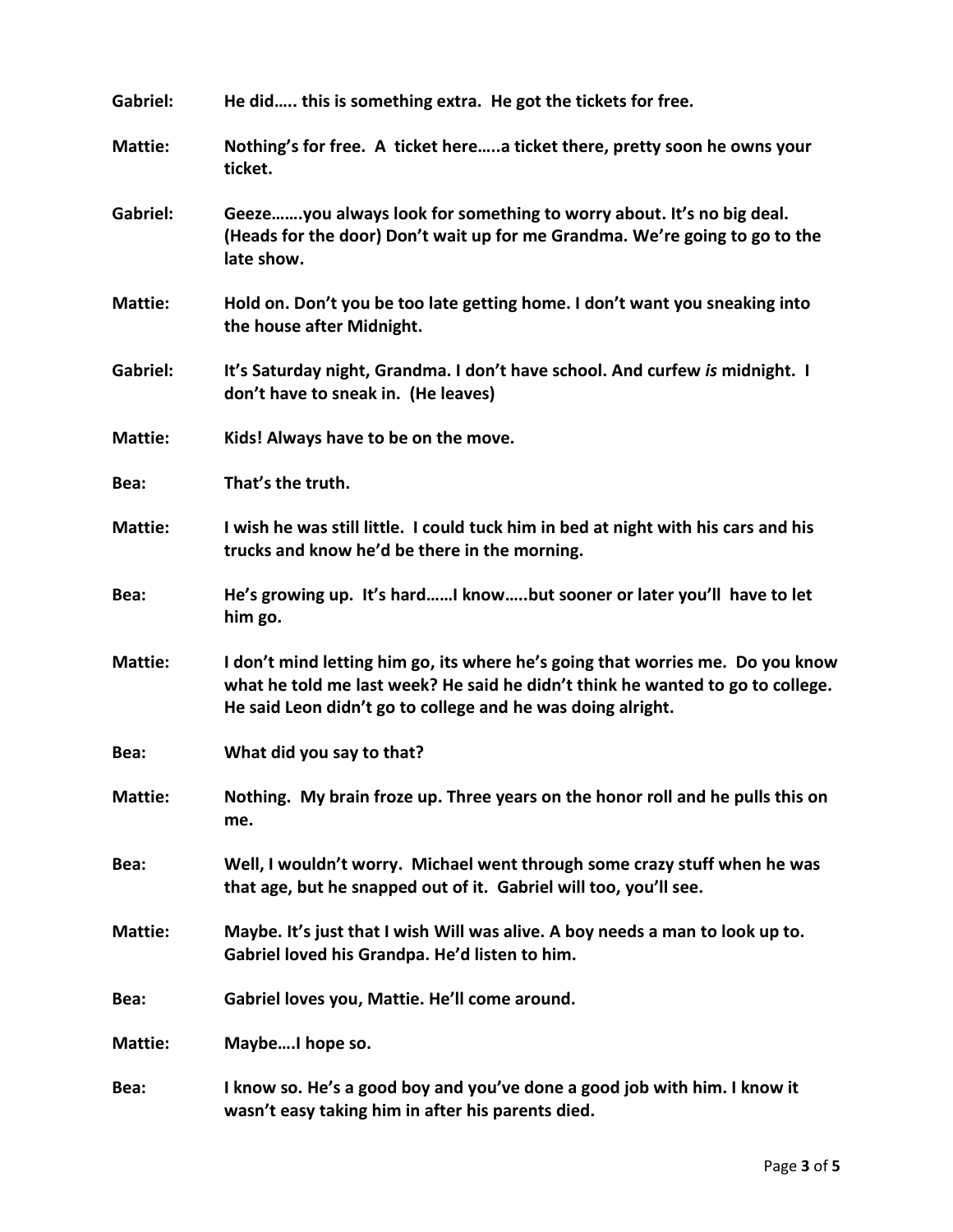| <b>Mattie:</b> | Well, what was I going to do? He's my grandson after all. And he wasn't the<br>one driving the car                                                                                                                      |
|----------------|-------------------------------------------------------------------------------------------------------------------------------------------------------------------------------------------------------------------------|
| Bea:           | I know but it's hard enough raising a child when you're young but when you're<br>older and a four-year-old gets dumped into your lapit's a little<br>overwhelming                                                       |
| Mattie:        | Yeahmaybebut I never really felt overwhelmeduntil now. He used to<br>come to me for advice but now it's Leon he goes to with questions. 'Leon says<br>this, and Leon says that.' The sun rises and sets on your tenant. |
| Bea:           | Well is that so bad? Leon seems nice enough.                                                                                                                                                                            |
| <b>Mattie:</b> | Oh, Bea, you think anyone who says please and thank you is nice.                                                                                                                                                        |
| Bea:           | Well, good manners help. Why don't you like him?                                                                                                                                                                        |
| <b>Mattie:</b> | He's he's too smiley.                                                                                                                                                                                                   |
| Bea:           | Smiley? Is that even a word? And since when is smiling a crime?                                                                                                                                                         |
| <b>Mattie:</b> | I don't trust anybody who shows his teeth that much.                                                                                                                                                                    |
| Bea:           | (Amused) You're nuts. You watch too many cop shows.                                                                                                                                                                     |
| <b>Mattie:</b> | Maybe. But you don't watch enough. He's a hustler. I just wish I knew who he<br>was hustling. (Sees brochure) Hey! What's this?                                                                                         |
| Bea:           | Oh. It's one of those "homes" Michael wants me to look at. This one's in<br>Teaneck.                                                                                                                                    |
| <b>Mattie:</b> | <b>Wow! Fancy!</b>                                                                                                                                                                                                      |
| Bea:           | Yeah, fancy prices too. It's got a heated pool and underground parking.                                                                                                                                                 |
| Mattie:        | Hey, maybe I should take a look. Do they take kids?                                                                                                                                                                     |
| Bea:           | (Looks at brochure) No. It says here that pets are allowed but no kids. Go<br>figure.                                                                                                                                   |
| <b>Mattie:</b> | Pet's are less trouble.                                                                                                                                                                                                 |
| Bea:           | That's for sure.                                                                                                                                                                                                        |
| <b>Mattie:</b> | (Pause. She is cautious) Are you going to do it I mean if you can sell your<br>housewill you move?                                                                                                                      |